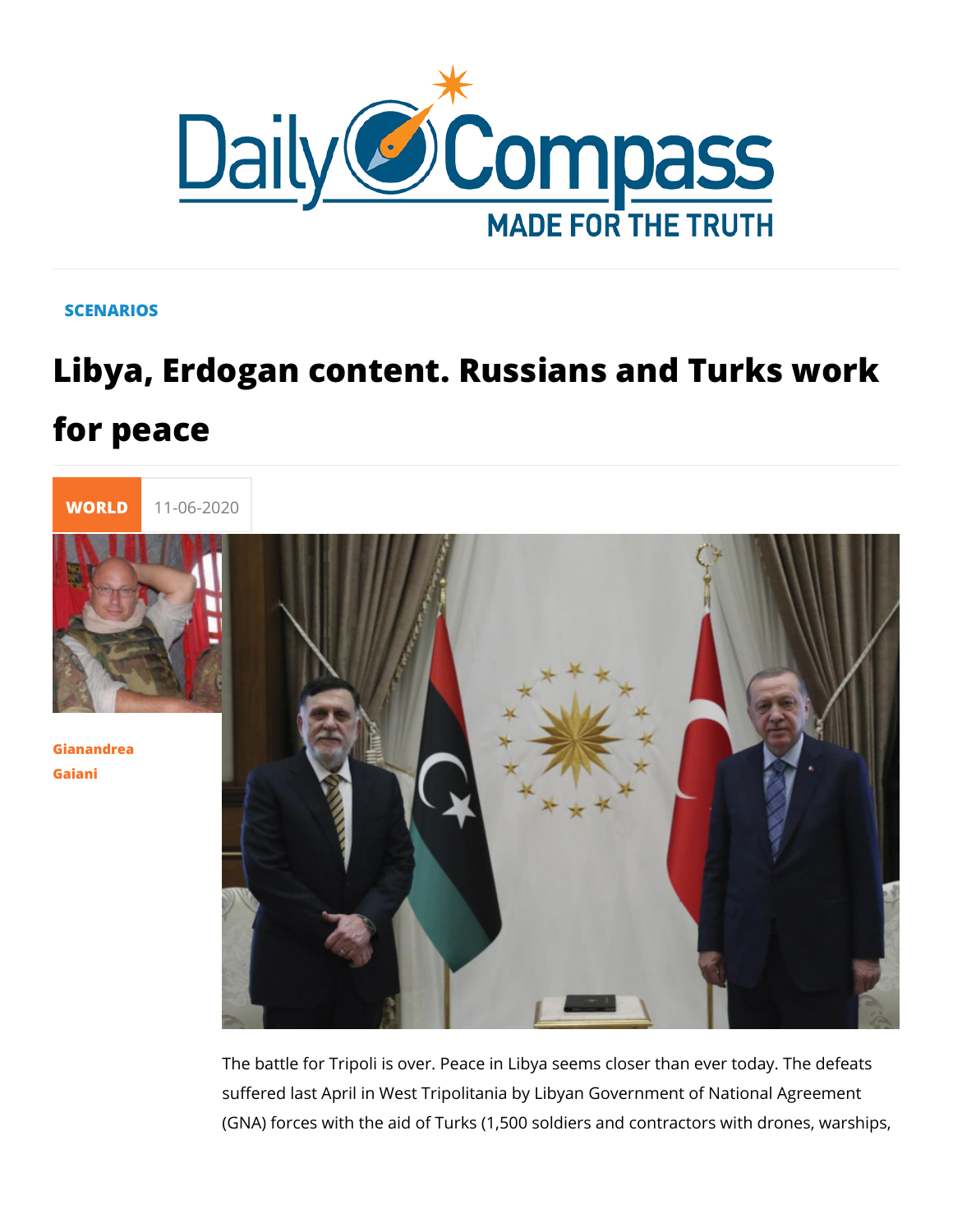armored vehicles and artillery) and 11,000 Syrian mercenaries hired by Ankara have led General Khalifa Haftar's Libyan National Army (LNA) to withdraw from the entire Tripoli front.

**The 1,500 Russian Wagner Group contractors were the first to retreat from Bani Walid and al-Jufra** (a huge air base where a dozen Russian MIG and Sukhoi military aircraft arrived undetected). It is not clear whether they left Libya altogether or have been transferred to al-Jufra or to the eastern part of the country. Prior to their withdrawal, Haftar militias had laid mines throughout the international airport (closed for years to air traffic and which Tripoli would like to see Italians demine). They have also abandoned their Tarhuna stronghold, south of the capital, where feared GNA reprisals are aimed at ordinary civilians and pro-Haftar clans.

**The LNA retreat seals the Turkish military's victory and rewards Turkish President Recep Tayyip Erdogan's government** which has been able to play its military cards in an unprejudiced way, thereby placing Tripoli under Ankara's tight protection. This also undermines any remaining influence Italy might perhaps still have. Prime Minister Fayez al-Sarraj's recent visit to Turkey (as in the above photo) has seen Tripoli open its doors to all types of Turkish companies so as to implement Tripolitania's reconstruction and search for new gas and oil fields on land and at sea. This is an unequivocal sign that, almost 110 years after Italy's 1911 landing in Tripoli, Turkish forces have driven Italians back out again from their former colony.

**The military defeat also means severe political issues for Haftar.** This could compromise the role of the elderly military man, now replaced by the president of Tobruk's parliament, Aguila Saleh. Saleh has been received in Moscow and Cairo recently and is considered by all the right man with whom to work to reengage in dialogue with Tripoli to resolve the conflict. Saleh's political authority is comparable to that which Vice President Ahmed Maitig carved out in the GNA. Maitig managed to get the United States to join Tripoli in condemning Haftar's aggression. At the same time, he earned the esteem of Moscow after having met Russia's Foreign Minister, Sergey Lavrov, over the last few days to draft a ceasefire plan.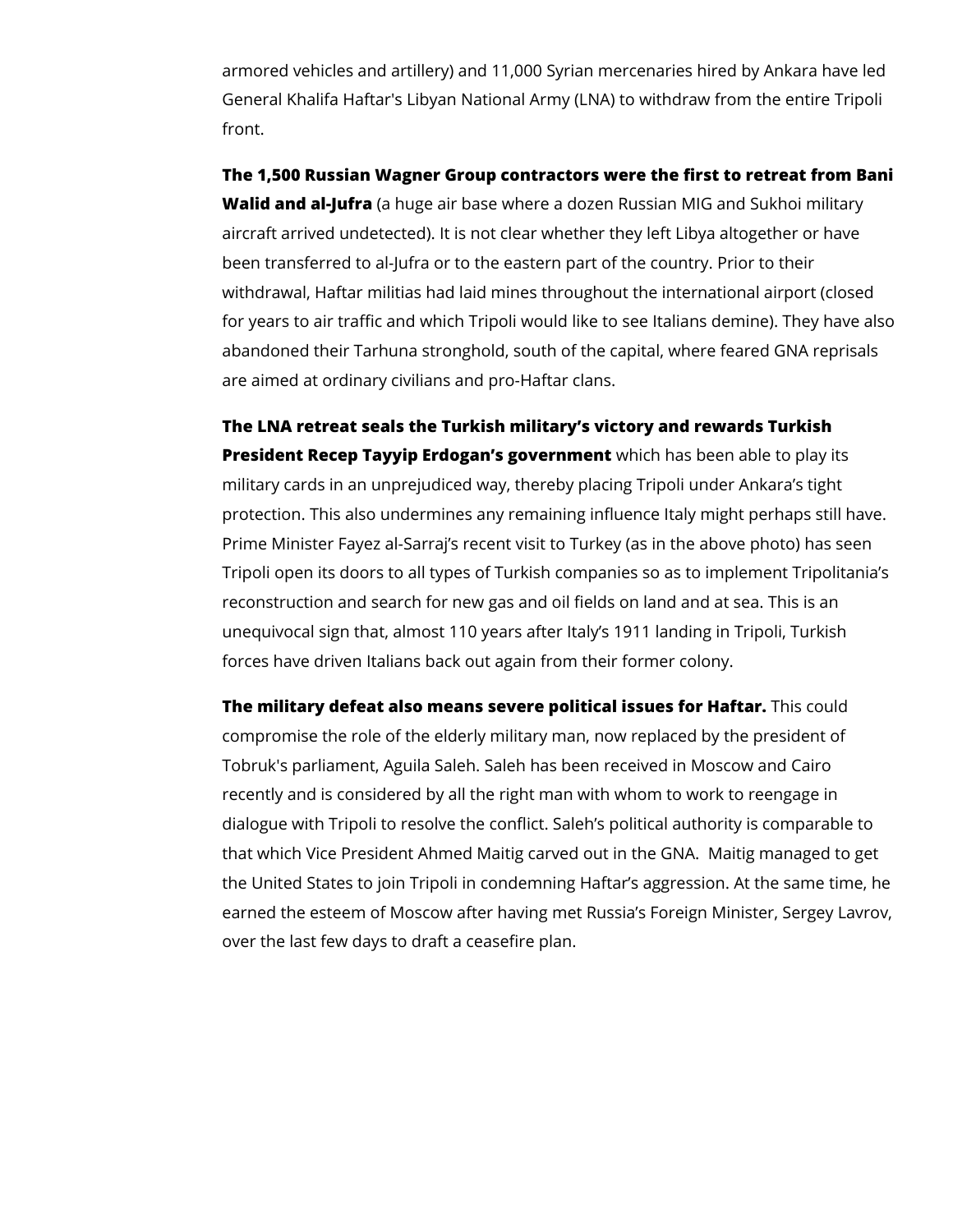**Al-Sarraj was also in Moscow on monday.** He discussed the signing of agreements that open Tripolitania to Russian companies and confirm military supply contractssigned by Muammar Gaddafi, but which had been left outstanding. The intensediplomatic activity has involved Turkish, Russian and Egyptian leaders, whilerepresentatives from Qatar and the United Araba Emirates have been left out ofdiscussions, since they were respectively allies of Tripoli and Haftar.

**On June 6, Egyptian President Abdel Fattah al-Sisi** announced that a deal had been reached between Khalifa Haftar, commander of the self-proclaimed Libyan National Army (LNA), and Aguila Saleh, president of the Libyan House of Representatives. The agreement brought an end to the Libyan crisis based on an immediate ceasefire throughout the North African country. The accord also involves the commitment to ousting foreign troops from Libya in compliance with related UN resolutions and for the purpose of resuming intra-Libyan political dialogue. The Agreement was rejected by the GNA. Their spokesman, Muhammad Gnounou, specified that "we did not start this war, but we will decide where and when it will end."

**The impression is that Tripoli, but above all** Misrata **(**the "Libyan Sparta" which supported the most difficult part of the conflict), both intend to retake Sirte which had fallen to Haftar's forces last January. In recent years, the Misrata militias had fought for several months to seize the city from Islamic State troops. Today they seem little interested in reaching a truce before having regained control of the city that gave birth to Gaddafi.

**On May 28, in an effort to support the Sirte offensive**, Turkish M-60 tanks landed in Misrata. They arrived on a merchant vessel escorted by a Turkish navy missile frigate. Approach operations to Sirte have already begun. Confirming that the Libyan conflict is now being managed by outside forces, Haftar's troops show few signs of resistance and are withdrawing from that city as if tacitly respecting a pre-scripted set of maneuvers.

**A new Libya being reconciled by the Russian-Turkish agreement** is now taking shape before our eyes. We will, therefore, see Moscow and Ankara guaranteeing positions of privilege for the military and businesses. Libya, as a nation, will probably end up being split into two halves: from the Tunisian border to Sirte (under GNA control) and from Agedabia to the Egyptian border (under LNA control). Meanwhile, the fate is uncertain for the southern region of Fezzan, currently in the hands of the LNA and with several tribes in turmoil,